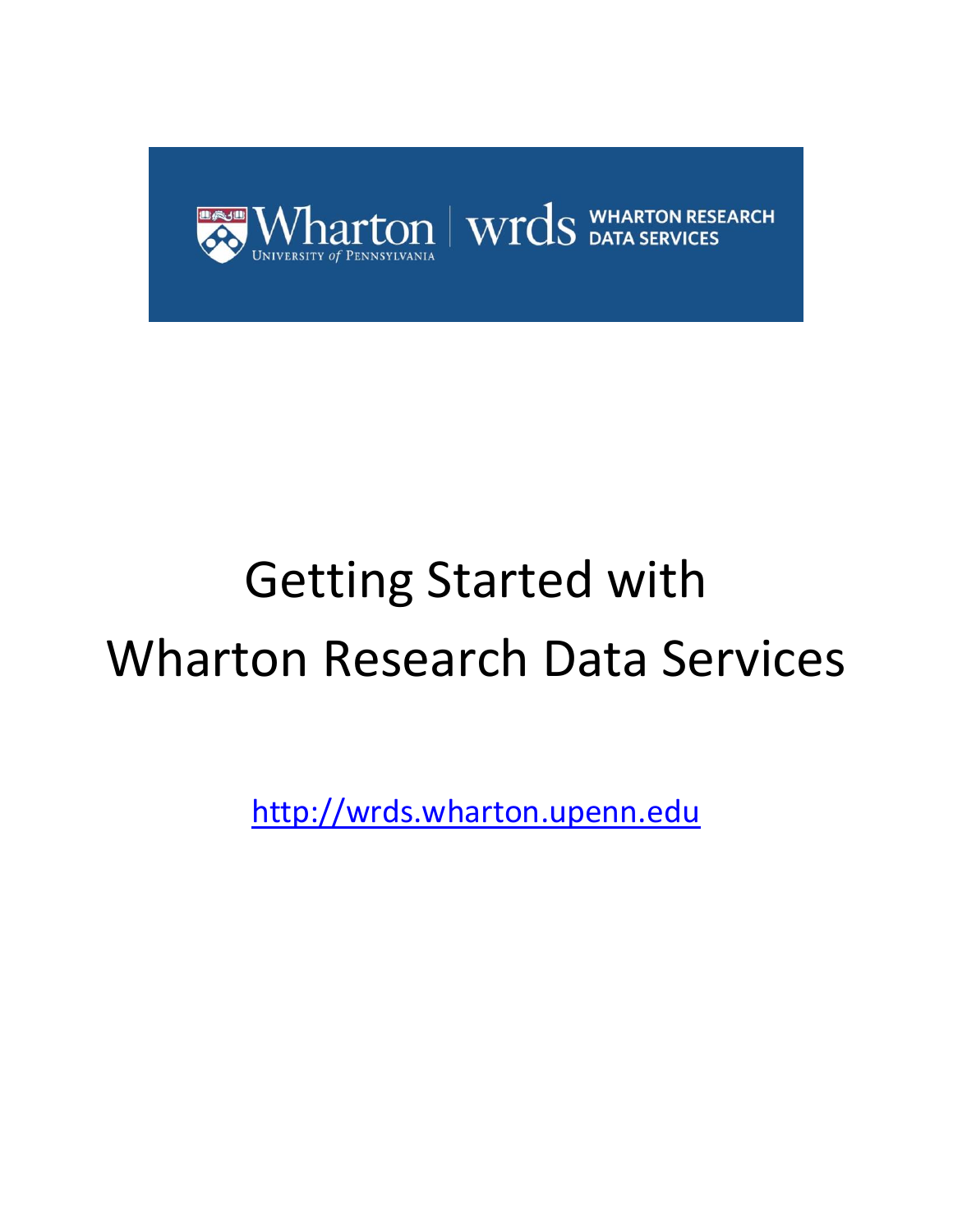# **CONTENTS**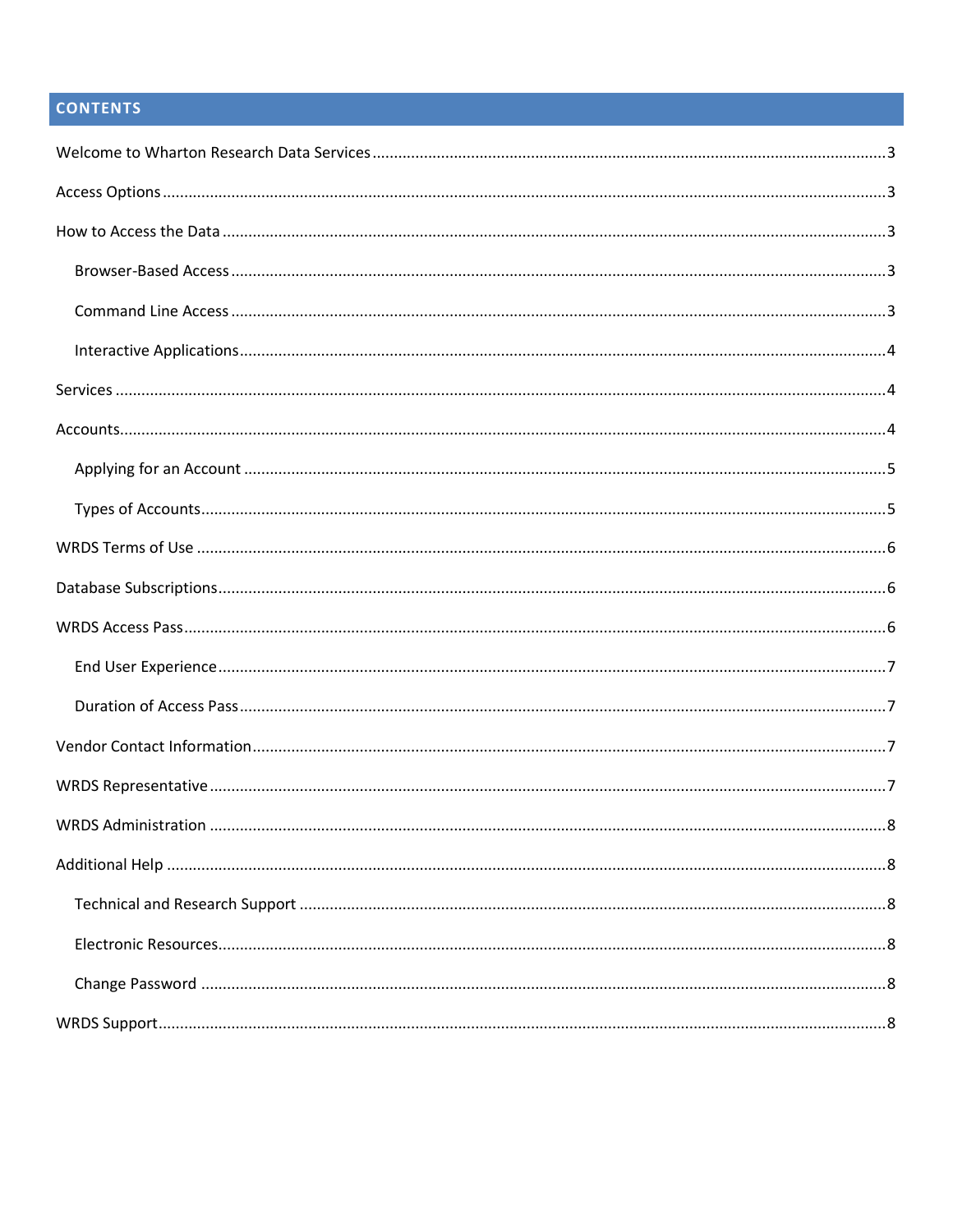#### <span id="page-2-0"></span>**WELCOME TO WHARTON RESEARCH DATA SERVICES**

Wharton Research Data Services (WRDS) is the leading data research platform and business intelligence tool used for over 30,000 academic, government, non-profit institutions, and corporate clients in 31 countries. WRDS provides the user with one location to access over 200 terabytes of data across multiple disciplines including Finance, Marketing, and Economics. Developed in 1993 to support faculty research at The Wharton School of the University of Pennsylvania, our service has since evolved to become the standard tool for a global research community including:

| <b>Stanford University</b> | Harvard University                    | University of Chicago |
|----------------------------|---------------------------------------|-----------------------|
| London Business School     | Massachusetts Institute of Technology | and more              |

WRDS data is compiled from independent sources that specialize in specific historical data. Some sources include Capital IQ, NYSE Euronext, CRSP, and Thomson Reuters. WRDS Provides seamless access to an extensive collection of databases, covering numerous financial, economic and marketing disciplines.

#### <span id="page-2-1"></span>**ACCESS OPTIONS**

WRDS provides a common interface to a variety of databases in order to make the process of extracting data more simple for you and help you focus on what's important – your research.

WRDS offers 3 ways of accessing data: **On our website** using form-based queries, through a **UNIX terminal** session, or using PC-SAS **on your desktop computer**. Each method has its own benefits and strengths. Let's take a look.

# <span id="page-2-2"></span>**HOW TO ACCESS THE DATA**

#### <span id="page-2-3"></span>**BROWSER-BASED ACCESS**

**All you need is a web browser and Internet access** to query data from WRDS. No software to install, no specific programming language to learn. After you've decided on which dataset to use, you can used our web-based query form to extract and output data in the format of your choice.

- **Simple, powerful queries** with a few clicks.
- Download up to **2GB of data** per query.
- **Export** into the format of your choice.
- **Import** into popular programs with ease.

Each dataset on WRDS includes a description of what's included as well as links to the pages for each query. The webbased version of WRDS is designed to work with any modern browser.

Our web queries have the same general format for all databases in WRDS. In almost all cases, you need to complete four steps.

#### <span id="page-2-4"></span>**COMMAND LINE ACCESS**

If web queries cannot provide the flexibility or capability you require, you may want to consider accessing WRDS through the command line interface (CLI).

• **Run customized programs** with several sources at once.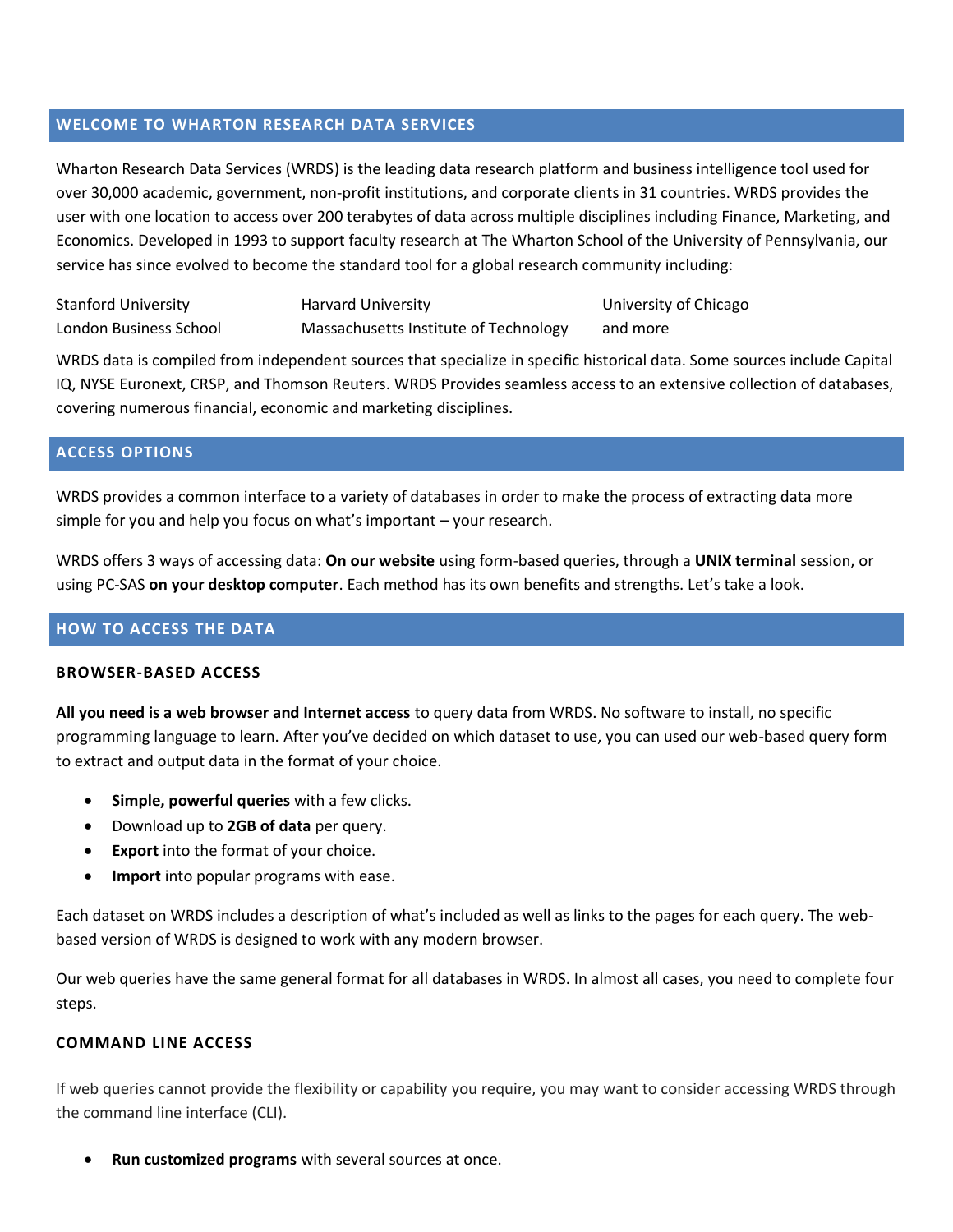- **750MB of disk space** in your own directory.
- Access up to **2TB of temporary disk space** to process programs.

**By using a Secure Shell Client (SSH) and a terminal application to log onto WRDS**, you'll be able to securely accessing WRDS data and program in SAS, FORTRAN or C—no license required.

[After you've checked to see if your account offers access to WRDS via Unix,](https://wrds-www.wharton.upenn.edu/pages/support/getting-started/wrds-account-types/) you'll need to log into the system using SSH. It's important to know that this method requires knowledge of Unix commands, as well as an understanding of programming languages.

#### <span id="page-3-0"></span>**INTERACTIVE APPLICATIONS**

**Do you need more computing power than the command line?** Perhaps it's time to upgrade to a dedicated desktop application.

- A **desktop-based** graphical user interface (GUI) using select programming languages.
- All the **perks** of the CLI without needing to use commands.
- **Quickly** edit, debug, log, and output programs.

WRDS works wit[h PC-SAS,](http://wrds-web.wharton.upenn.edu/wrds/support/Accessing%20and%20Manipulating%20the%20Data/_003PCSAS%20Connect/index.cfm) [R,](http://wrds-web.wharton.upenn.edu/wrds/support/Accessing%20and%20Manipulating%20the%20Data/_007R%20Programming/index.cfm) [Matlab,](https://wrds-www.wharton.upenn.edu/pages/support/programming-wrds/) and [STATA.](https://wrds-www.wharton.upenn.edu/pages/support/programming-wrds/) These are standalone applications that allow users to access, manage, analyze, and present data. When combined with the data available on WRDS, it allows users to undertake researchintensive tasks using powerful, specialized programs.

#### <span id="page-3-1"></span>**SERVICES**

WRDS provides a common interface to a variety for databases, simplifying extraction and increasing productivity with:

- **Support from a team of Ph.D., data, and technical specialists** are available to you on-line through **[WRDS](http://wrds-web.wharton.upenn.edu/wrds/support/internal_support_request.cfm)  [Support](http://wrds-web.wharton.upenn.edu/wrds/support/internal_support_request.cfm)**.
- **[Classroom Tools](https://wrds-www.wharton.upenn.edu/pages/classroom/)** Instructors can use Classroom Tools by WRDS as a core component of their curriculum, as stand-alone lessons, or as assignments. This is also a helpful place to our Introduction to WRDS guides which can be a helpful resource as you familiarize yourself with WRDS.
- **[Analytic Tools](https://wrds-www.wharton.upenn.edu/pages/analytics/)** Analytics tools are designed to improve efficiency, enabling researchers to tap into different data sources and research areas without having to create sophisticated programs. Results are presented graphically and include the underlying data for further analysis and exploration.
- **[Timely Updates.](https://wrds-web.wharton.upenn.edu/wrds/support/update_calendar.cfm)** Our experienced IT specialists convert and install database updates, for immediate access.
- **Learning Environment.** WRDS enables faculty to demonstrate real-world applications of principles, using actual company data in place of hypothetical examples.
- **Data Validation, Integrity and Consistency.** Working with multiple vendors, we provide the broadest collection of data and most robust computing infrastructure to give users the power to analyze complex information at speeds of up to 400MB per second. We provide a reliable infrastructure with professionals managing the process of uploading and updating the data on state-of-the art systems.

#### <span id="page-3-2"></span>**ACCOUNTS**

All full-time faculty, staff, and students at a subscribing institution are eligible for web access to WRDS. Individual (faculty, doctoral, staff, visitor and research assistant) accounts, which allow SSH access, may be provided with access at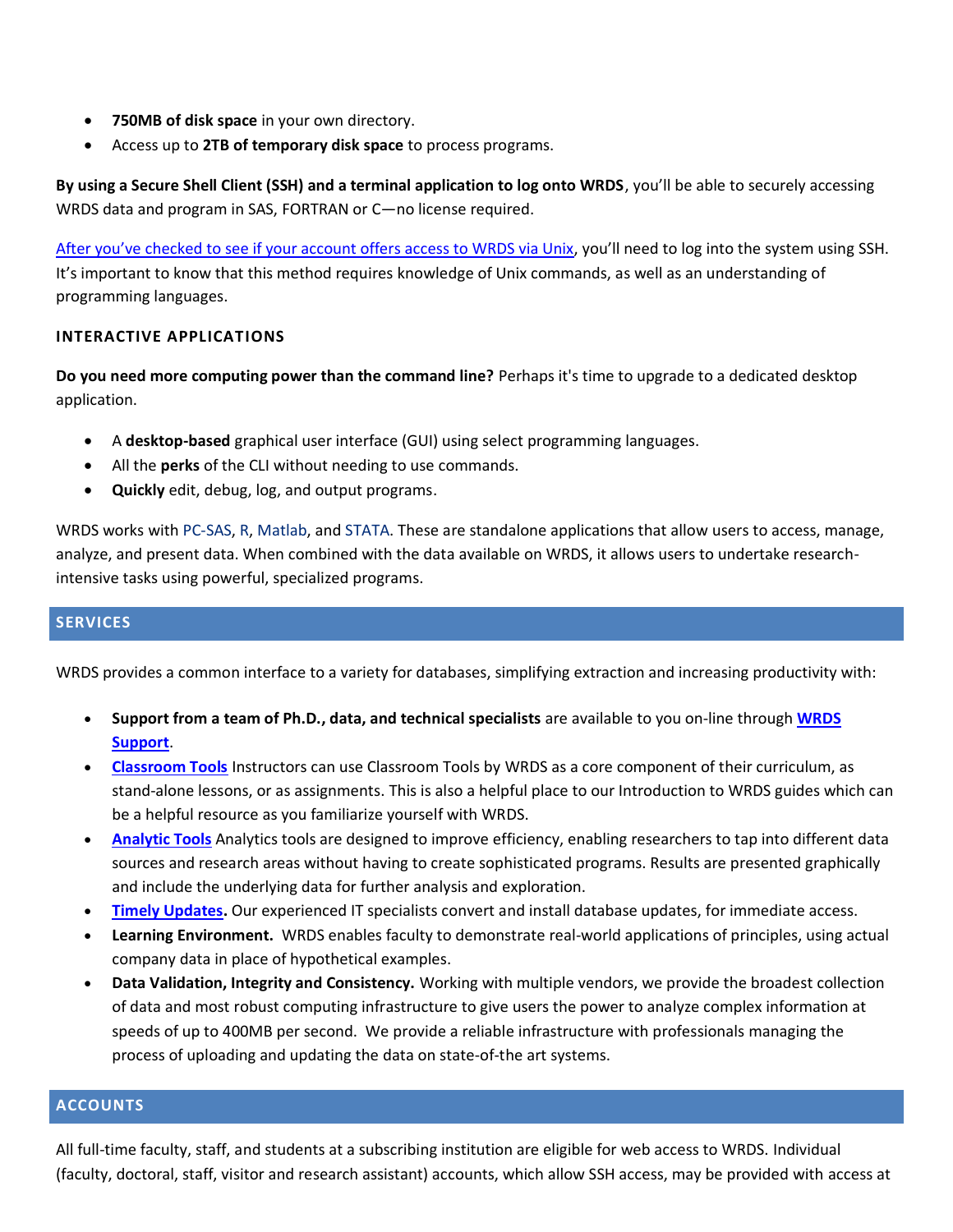the discretion of your local WRDS Representative. Alumni members, research colleagues, and other persons not actively employed or registered with your organization do not qualify for an account.

Our WRDS policy prohibits Undergraduate/Masters students from accessing WRDS during the extended break between semesters. Once the new semester begins, these students will again be able to access their WRDS accounts. Please contact [WRDS Support](mailto:wrds@wharton.upenn.edu) with any questions.

#### <span id="page-4-0"></span>**APPLYING FOR AN ACCOUNT**

**Step 1:** Point your web browser to [http://wrds.wharton.upenn.edu](http://wrds.wharton.upenn.edu/)

**Step 2:** Click on the link for "[Register for a WRDS Account](http://wrds-web.wharton.upenn.edu/wrds/?register=1)".

**Step 3:** Fill out the form.

**Step 4:** Click "Submit".

<span id="page-4-1"></span>The local WRDS representatives will review your request and notify you when it has been processed.

# **TYPES OF ACCOUNTS**

**Faculty**: Faculty accounts are available to all standing faculty of member institutions. Standard accounts allow unlimited access via web, SSH, and/or FTP, and include 750 MB of home/projects storage. Faculty will have their own password access; this password is to remain confidential and is *not to be shared with any other individual*.

**Staff**: Staff accounts can only be requested by support personnel such as librarians, IT support staff or other staff of member institutions. (Please note that this type of account does not automatically carry WRDS Rep privileges, though many WRDS reps have this kind of account. WRDS Rep administrative capabilities are assigned separately from the account designation.) Staff accounts allow unlimited access via web, SSH, and/or FTP, and include 750 MB of home/projects storage. Staff will have their own password access; this password is to remain confidential and is *not to be shared with any other individual*.

**Ph.D. student**: Ph.D. accounts are available to all current Ph.D. candidates of member institutions. (Ph.D. candidates who accept a faculty appointment at another institution may continue to use their WRDS account until they defend their dissertation. After the defense, then the WRDS Rep will disable the account.) Standard accounts allow unlimited access via web, SSH, and/or FTP, and include 750 MB of home/projects storage. Doctoral students will have their own password access; this password is to remain confidential and is *not to be shared with any other individual*.

**Masters / Undergrad student:** Masters accounts are available to full-time masters students of member institutions. These accounts allow unlimited access via the WRDS website. Masters students will have their own password access. These accounts do NOT include disk storage. This password is to remain confidential and is *not to be shared with any other individual*. *Please note:* Our WRDS policy prohibits undergraduate/Masters students from accessing WRDS during the extended break between semesters. Once the new semester begins, students will again be able to access their WRDS accounts. Please contact WRDS should you have any questions regarding this access.

**Visitor**: Visitor accounts are available to visiting faculty (non-permanent or part time position). These accounts are subject to additional review and may not be used after the visiting appointment ends. The WRDS Rep will choose to approve this person as a visitor. The guidelines for "visitors" require a formal relationship between the institution and the individual -- the individual is being paid to be at your institution or has a formal letter of appointment (from a Dean)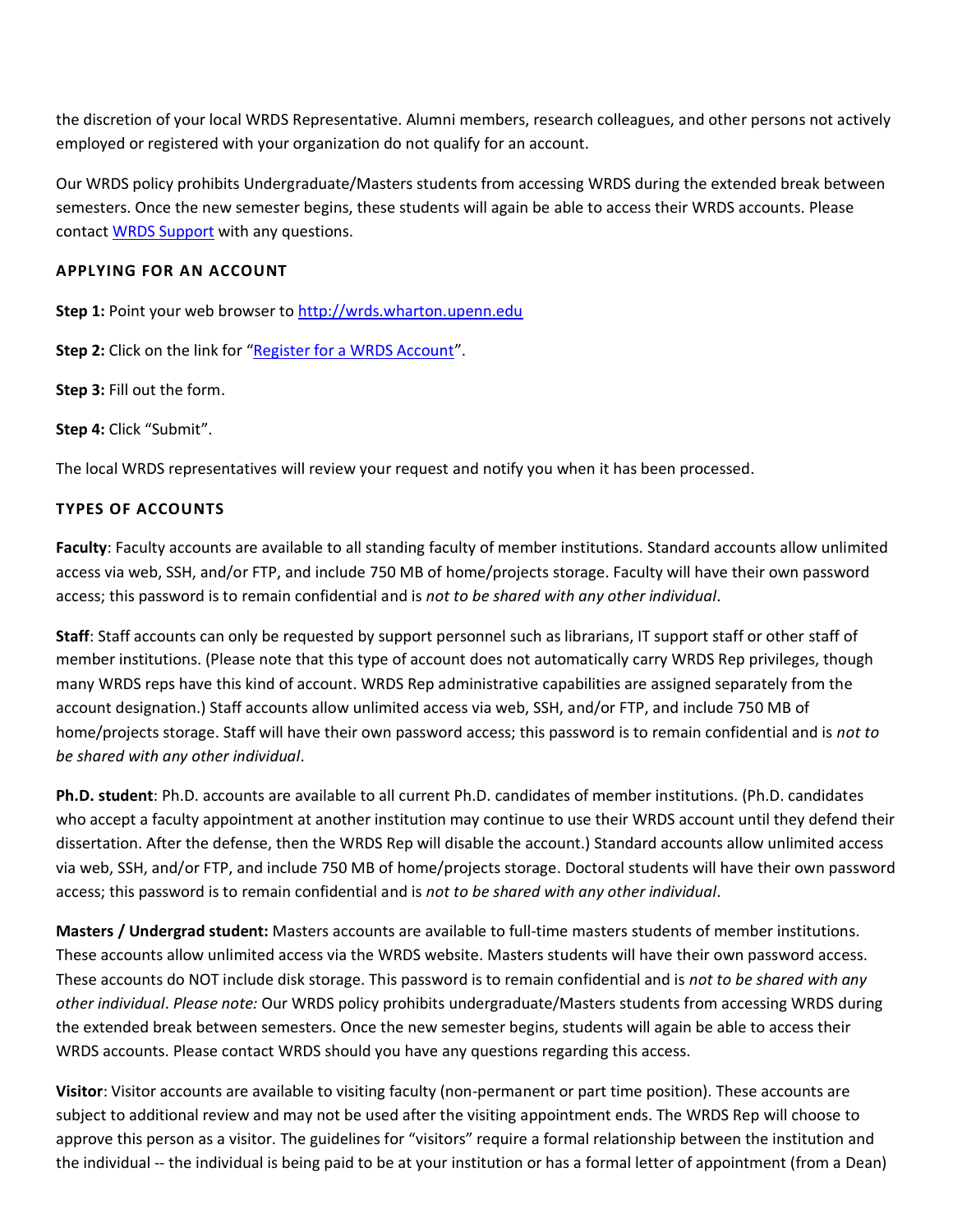to an unpaid position. This generally precludes co-authors and Ph.D. candidates as well as unpaid research associates. The User will have to accept additional Terms of Use prior to access. Standard accounts allow unlimited access via web, SSH, and/or FTP, and include 750 MB of home/projects storage. This password is to remain confidential and is *not to be shared with any other individual.*

**Research Assistant**: Research accounts are available to graduate and undergraduate students performing research for a faculty member. Research Accounts allow access via web, SSH, and/or FTP, and include 750 MB of home/projects storage. A standing faculty member may have one Research Assistant account. Research assistants will have their own password access; this password is to remain confidential and is *not to be shared with any other individual*.

**Class:** Class accounts may be requested by standing faculty of member institutions and are used to access the WRDS web interface. These accounts are primarily for student usage that is associated with a specific class and all students in the class share the same password. Up to 15 simultaneous users will share the same account and password. These accounts provide access only and do NOT include disk storage. They expire at the end of the term. *This password is not to be shared with any other individual outside of the class.*

**Library/Lab:** Library/Lab accounts are used to access WRDS using IP authentication. When logging into WRDS, users must enter a valid email account. This is not a login which will need approval from your local WRDS Representative, but simply a valid email account. Users will then be asked to enter an email account with your institution's domain. WRDS will then send an email message to that email account to verify that the account is valid. This email will contain an "Access Pass" link which the User can click on to get direct access into WRDS.

#### <span id="page-5-0"></span>**WRDS TERMS OF USE**

All users must agree to the [WRDS Terms of Use](https://wrds-www.wharton.upenn.edu/pages/support/getting-started/wrds-terms-use/) which are available on our website from the [About](http://wrds-web.wharton.upenn.edu/wrds/about/) tab of the WRDS website.

#### <span id="page-5-1"></span>**DATABASE SUBSCRIPTIONS**

Although WRDS provides access to a wide variety of databases, users are only given authorization to those to which their university subscribes. If you attempt to access a database to which your university does not subscribe, you will receive the following error message:

"User does not have appropriate authorization level for file."

Your access will depend on your school's licenses. For more information on data access and permissions, see the ["Products"](http://wrds-web.wharton.upenn.edu/wrds/mywrds/subscriptions.cfm) link in the MyWRDS section of our web site.

A description of each database is available [here.](http://www.whartonwrds.com/archive-pages/our-datasets/)

#### <span id="page-5-2"></span>**WRDS ACCESS PASS**

IP Authenticated workstation/s can be made available within your institution's library or computer labs. These may only be accessed by valid Users (not the general public) at your institution.

When logging into WRDS, Users will be asked to enter an email account with your institution's domain. WRDS will then send an email message to that email account to verify that the account is valid. This email will contain an "Access Pass" link which the User can click on to get direct access into WRDS.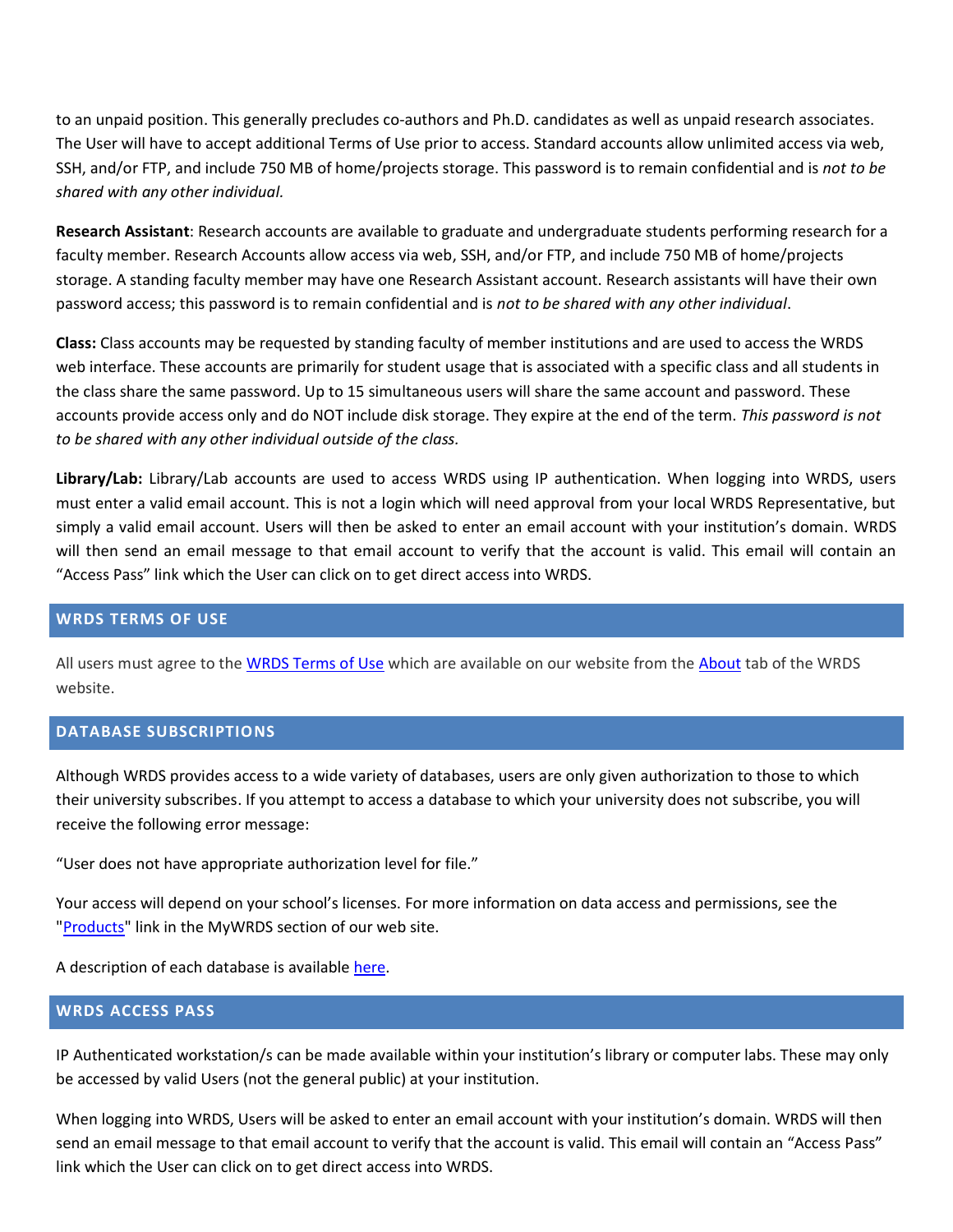This is an ideal way for undergraduate students (who may not have access to WRDS via a class account and who do not qualify for an individual account) to use the system. Accessing the WRDS platform through this method does not provide disk storage or access to the WRDS computing cloud.

WRDS website URL for IP access is:<http://wrds-web.wharton.upenn.edu/wrds/connect>

#### <span id="page-6-0"></span>**END USER EXPERIENCE**

The Librarians for each institution will consult with WRDS and receive a link for the range of IP-Authenticated computers. The user will open a web browser session and follow the initial steps to obtain an Access Pass. The WRDS server will verify that the email address is valid for the institution (no gmail or hotmail, etc). Once validated, the user will receive an email with the Access Pass link.

#### <span id="page-6-1"></span>**DURATION OF ACCESS PASS**

The access pass can be set to last from 1 to 3 days per user, the default is one day. Please contact your WRDS Representatives with any questions.

What will WRDS do with this contact information?

WRDS will store the contact information with a record of each data query made during that session, just as it does for all WRDS Users with their own accounts. It will not be treated differently or protected in any way that is less secure than regular WRDS Users. Our privacy policy ensures that WRDS does not share personally identifiable information with any other entities. However, information maintained by WRDS may be disclosed in connection with any judicial proceeding.

#### <span id="page-6-2"></span>**VENDOR CONTACT INFORMATION**

For data vendor technical support, please contact the data vendors that offer each set. You will find contacts and email addresses for all of our vendors on our website under the Support tab link for [Vendor Support & Contact.](http://wrds-web.wharton.upenn.edu/wrds/support/Additional%20Support/Vendor%20Support%20Contacts.cfm)

For subscriptions to the databases listed below, please contact your WRDS Representatives. Their contact information is available below and from the MyWRDS tab on the WRDS website.

# <span id="page-6-3"></span>**WRDS REPRESENTATIVE**

Your WRDS representatives are responsible for the following:

- 1. Serve as a liaison between the WRDS students, faculty, and staff at the university. They will send you any notices regarding system upgrades, the addition of new vendors, scheduled maintenance, etc.
- 2. Monitor account requests by verifying that a requestor is standing faculty, a Ph.D. or Masters student, an authorized researcher, or an administrator at the university.
- 3. Disable accounts as needed for people who leave the University but do not need to have their accounts transferred. Extend expiration dates on Ph.D., RA and other accounts when necessary.
- 4. Notify department heads/chairs regarding WRDS administrative changes (i.e.: modification of WRDS fee structure, procedures, etc.).